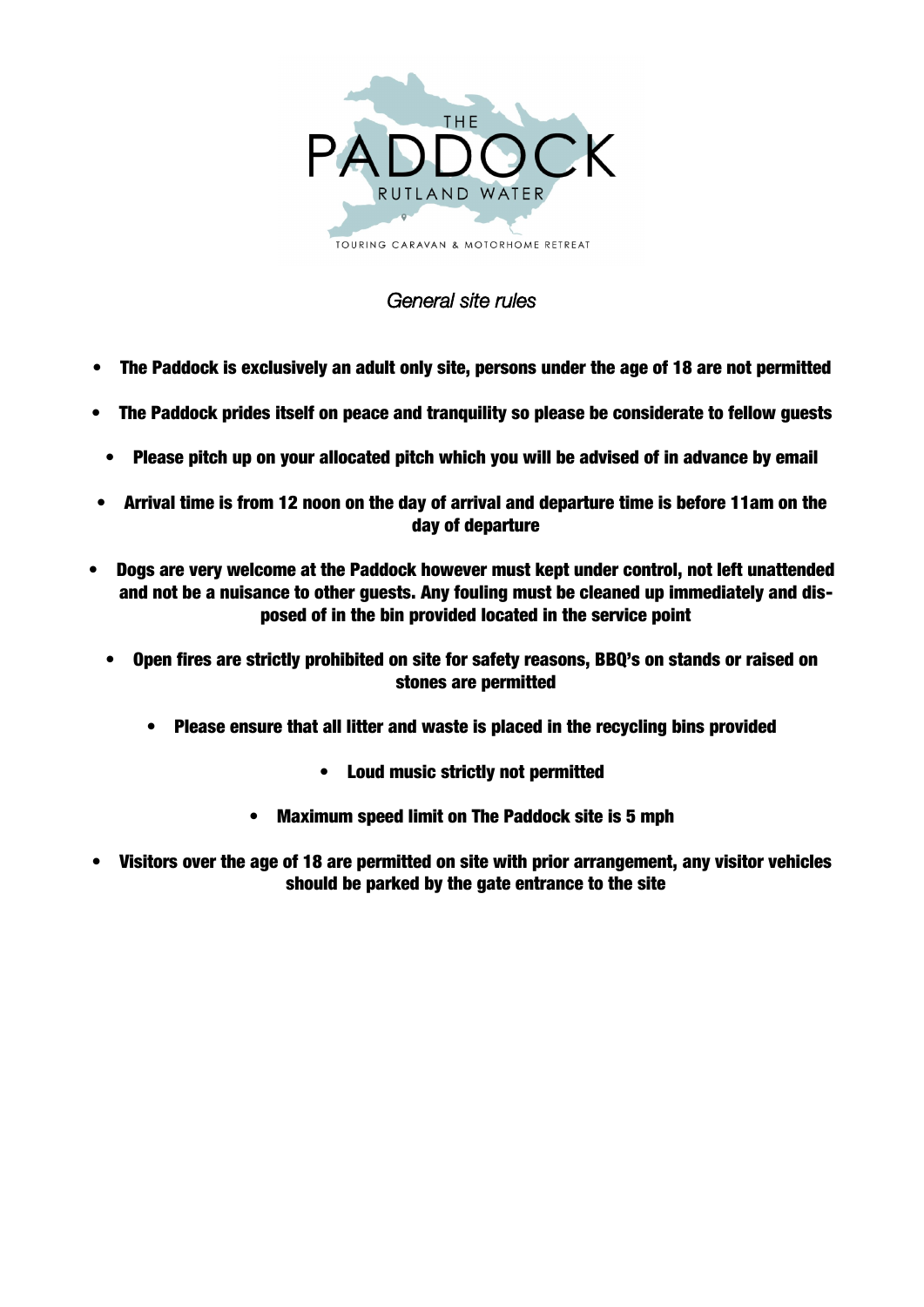

TOURING CARAVAN & MOTORHOME RETREAT

Site terms and conditions. By booking via our website or telephone you are accepting all of the following terms and conditions.

- Liability is not accepted by The Paddock for any accident or injury to guests/visitors, or for damage or loss of personal property whilst on site.
- Privacy policy Data held by The Paddock Rutland Water will not be disclosed to third parties without your permission. If you receive an email from us and do not wish to be on our mailing list you can opt out at any time by contacting us by email or telephone. Payments details are not stored or seen by us and us and only used for the purpose of creating your booking through Stripe.
- Payment is required at the time of booking in the form of a 50% deposit or full payment. Full payment is required if booking is made within 30 days of arrival at which point any balance payment will also be due if a deposit has been previously paid.
- Cancellation policy charges 14-30 days prior to arrival 50% of the total booking charge. Less than 14 days 100% of the total booking charge. If you cancel your holiday after the arrival date, we will not issue any refund for any remaining nights booked. This includes where you cancel for any reason out of your control such as inclement weather.
- If you wish to change or amend any detail of your confirmed booking you must let us know by either telephone or email as soon as possible. A £10 admin fee may be applicable.
- Pitch locations Requested pitch locations and adjacent pitches must be made at time of booking. Whilst we will do our very best to accommodate these requests, we cannot guarantee the these.
- Our site rules form part of these terms and conditions of booking. They contain specific important information about your stay with us and can be found on our website and your booking confirmation. We reserve the right to change and update these rules at any time. Please ensure that you and your party have read these rules carefully prior to arrival. All guests are required to comply fully with these rules.
- We reserve the right to require you to reposition your caravan or motorhome onto a different pitch if required.
- You must ensure that the maximum number of persons occupying your unit does not exceed that on made on your booking
- We reserve the right of admission. We only accept responsible guests that are considerate to fellow campers and respectful of the rural environment.
- Should any of the vehicles owned by your party get stuck and require assistance or towing, we shall not be held responsible for any damage caused to the vehicle(s). You should check that your insurance cover will allow secondary towing